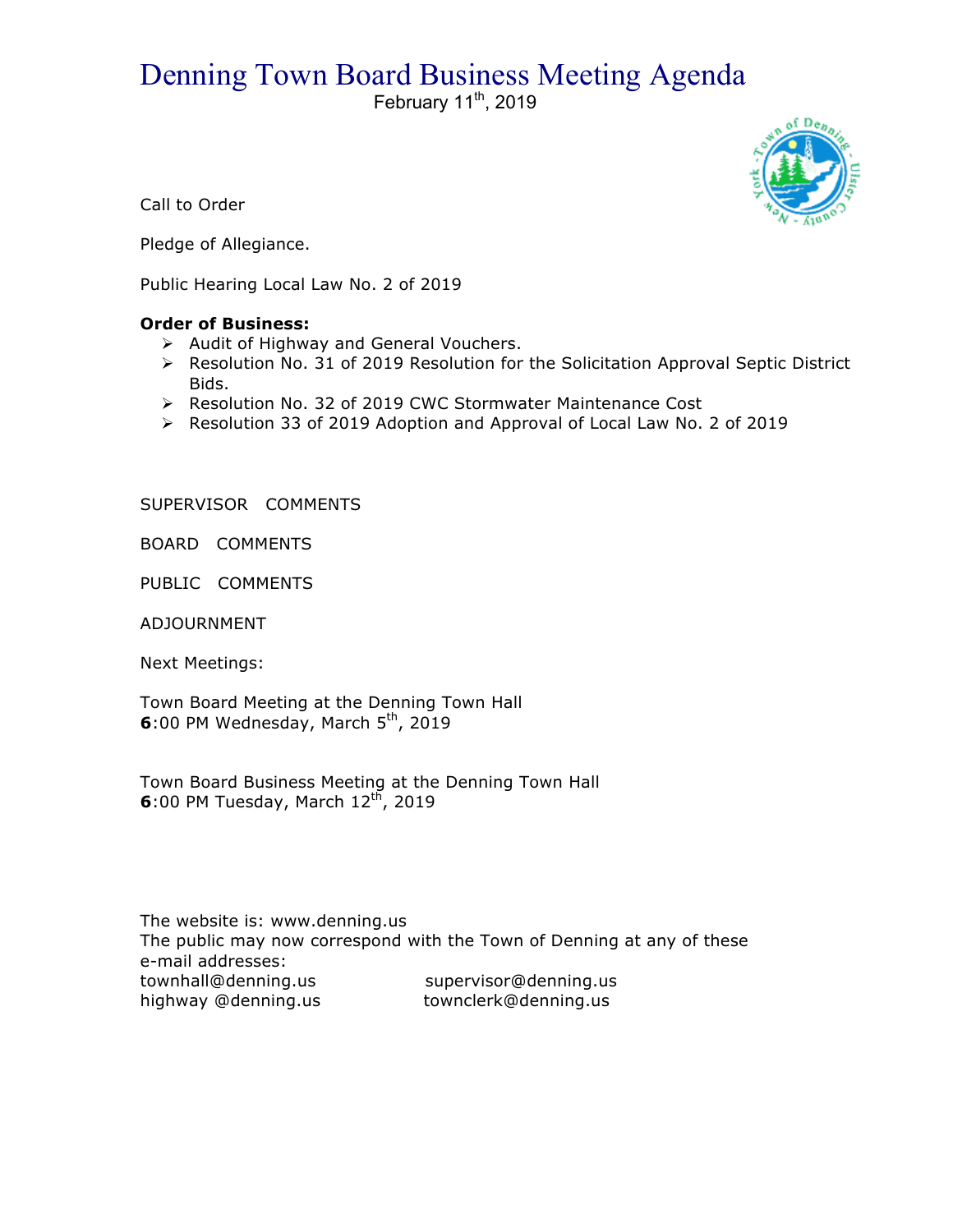Denning Town Board Meeting February  $11^{th}$ , 2019 Resolution No. 31 of 2019

## **RESOLUTION OF THE TOWN BOARD OF THE TOWN OF DENNING AUTHORIZING THE CLARYVILLE-DENNING SEPTIC MAINTENANCE DISTRICT TO SOLICIT BIDS**

**WHEREAS,** the Town Board of the Town of Denning ("Town Board") previously entered into an agreement with the Catskill Watershed Corporation ("CWC") to participate in the Community Wastewater Management Program ("Program"), which provides for the planning, design and construction of community septic systems and/or the creation of septic maintenance districts in the NYC Watershed West of the Hudson River; and

**WHEREAS,** CWC's consultant for the Program, Lamont Engineers, has prepared a Preliminary Engineer's Report for the Hamlet of Claryville in the Town of Denning, evaluating various alternative methods for managing the wastewater needs of the hamlet; and

**WHEREAS,** the Town Board of the Town of Denning, by resolution passed August 8, 2018 established the Claryville-Denning Septic Maintenance District ("District") to be funded through a block grant administered by CWC under the Program; and

**WHEREAS**, the Preliminary Engineering Report identified thirteen (13) septic systems in the District for replacement during the initial phase of design and construction; and

**WHEREAS,** the District wishes to move forward and solicit bids to retain the services of contractors to replace the initial 13 septic systems in accordance with design plans prepared by CWC's consultant under the Program.

## **THEREFORE, NOW BE IT RESOLVED THAT:**

6. 1. The Town Board of the Town of Denning authorizes the Town Supervisor to solicit bids from and review the qualifications of contractors able and willing to perform the task of replacing 13 septic systems identified for replacement in the initial phase of design and construction, provided that the Town Board, on behalf of the District first obtains the necessary construction access agreements from each affected property owner.

**Whereupon**, the Resolution was put to a vote, recorded as follows: Motion to adopt and approve by Councilman Kevin Smith, 2<sup>nd</sup> by Councilman Mike Dean. Roll Call Vote: Councilman Mike Dean AYE Councilman Paul Schoonmaker AYE Councilman Kevin Smith AYE Councilman Gregory Vurckio ABSENT Supervisor David Brooks AYE Motion carried following a unanimous roll call vote, with one absentee. **4 AYES 0 NAYS 1 ABSENTEE SO APPROVED:**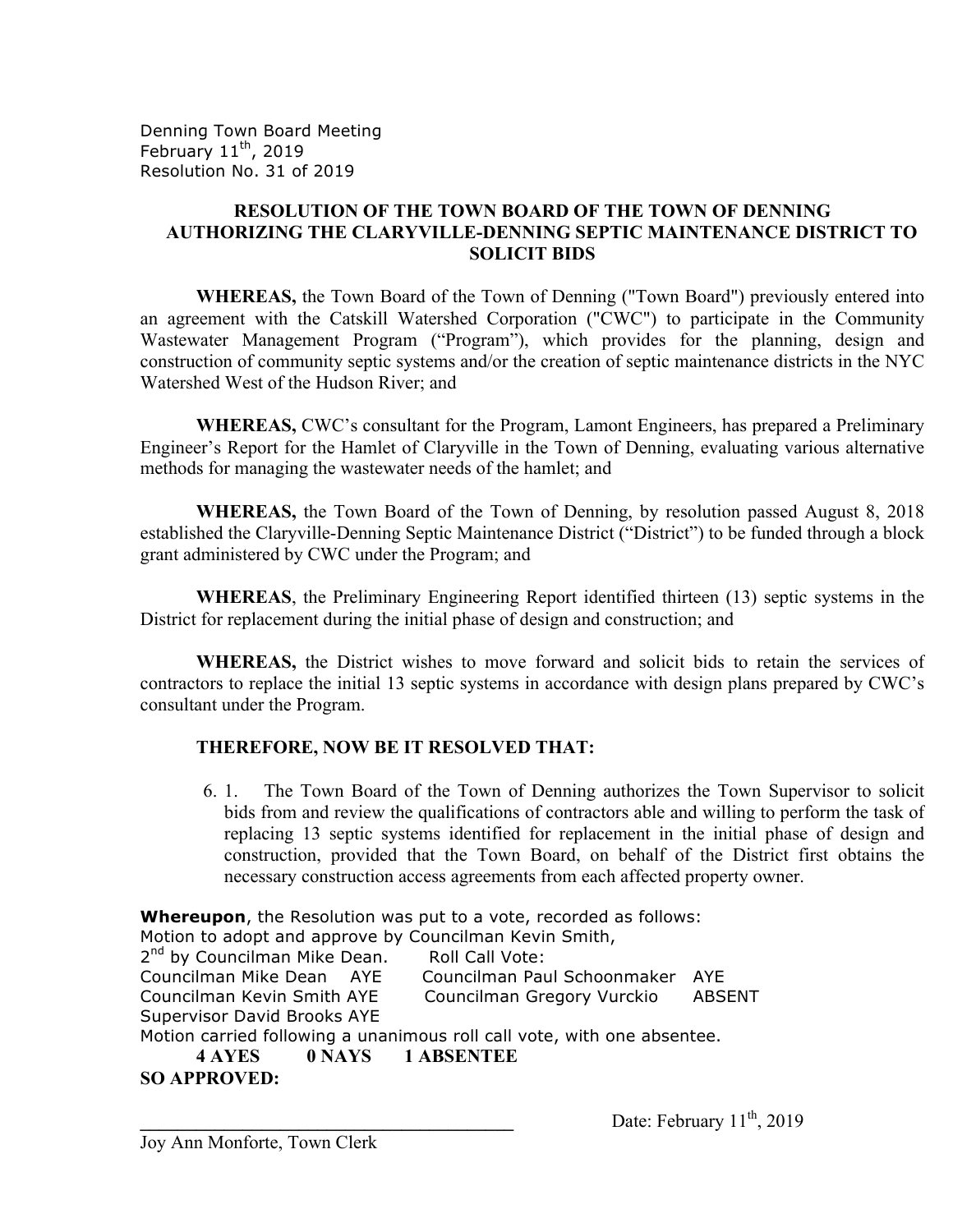Denning Town Board Meeting February  $11^{th}$ , 2019 Resolution No. 32 of 2019

**WHEREAS** New York State Town Highway Law § 141 authorizes the Town Board to transfer funds between highway accounts, and

**WHEREAS** the funds for the Stormwater Retrofit Program are placed in a separate account and are used solely for the maintenance of the storm water retrofit project, and

**WHEREAS**, Dan Van Saders Highway Superintendent has submitted the cost of maintenance on the Stormwater system for the following years:

2015 5 hours @ 19.85 = \$99.25 2016 4 hours @ 20.10= \$80.40 2017 4 hours @20.22= \$80.88 2018 6 hours @20.59= \$123.54 at the total cost of \$384.07.

**NOW THEREFORE BE IT RESOLVED** that the Town Board **HEREBY** authorizes the Supervisor to transfer the sum of \$384.07 from DA231 Stormwater Retrofit Project Fund to reimburse the Highway Fund DA202 for the prior year expenses.

**Whereupon**, the Resolution was put to a vote, recorded as follows: Motion to adopt and approve by Councilman Mike Dean, 2<sup>nd</sup> by Councilman Paul Schoonmaker. Roll Call Vote: Councilman Mike Dean AYE Councilman Paul Schoonmaker AYE Councilman Kevin Smith AYE Councilman Gregory Vurckio ABSENT Supervisor David Brooks AYE Motion carried following a unanimous roll call vote, with one absentee.